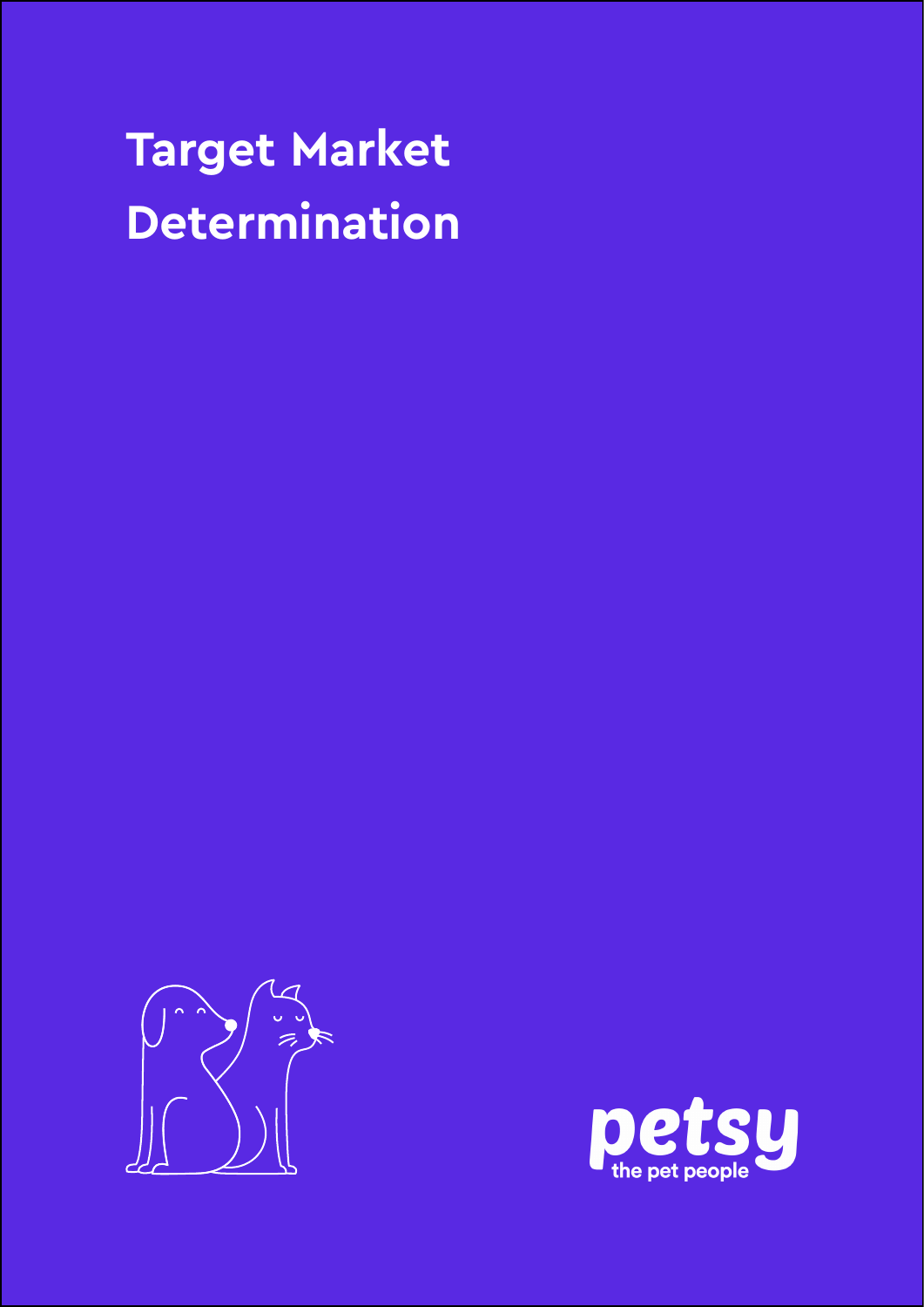#### **Petsy Pet Insurance**

#### **The document code for this product is PPI.0522**

This Target Market Determination (this "TMD") is effective from 28 May 2022 and relates to Petsy Pet Insurance within the Petsy Pet Insurance Product Disclosure Statement and Policy Wording (PPI.0522).

This product is underwritten by the Australia branch of Allied World Assurance Company, Ltd (ABN 54 163 304 907) (Phone: +61 2 8015 2500) ('Allied World'). Allied World does not hold an Australian Financial Services Licence and save for underwriting any new, altered or renewed Policy administered, issued or otherwise arranged by Knose, for which an exemption applies, does not provide any licenced financial services. Allied World does not provide any claims handling and settlement services in relation to claims made under any Policy issued)

Petsy Pty Ltd (ABN 54 633 343 058, AR 1277359) ('Petsy') distributes Petsy Pet Insurance as an authorised representative of Knose Financial Services Pty Ltd (ABN 38 620 795 735, AFSL 536651) ('Knose').

Knose acts under a binding authority as agent for the insurer, Allied World.

This TMD provides Allied World's distributors and customers information about:

- the customers for whom this product is appropriate (being the target market)
- the customers for whom this product is NOT appropriate;
- any distribution restrictions and conditions attaching to the product;
- the reporting obligations of the distributors;
- the review period(s) and events which may trigger a review.

This TMD identifies the customers within the target market for Petsy Pet Insurance. This TMD does NOT consider a customer's personal needs, objectives, and financial situation. This TMD is not a Product Disclosure Statement and does not form part of the terms of cover.

Customers should always refer to the Petsy Pet Insurance Product Disclosure Statement and Policy Wording (PPI.0522), and any Supplementary Product Disclosure Statement (SPDS) that may apply, to ensure the product is suitable for their needs.

This product has 8 sections of cover as set out below and has been designed for consumers in the target market to provide financial protection as follows:

| Section 1        | Vet Costs if Your Pet is Injured         |
|------------------|------------------------------------------|
| <b>Section 2</b> | Vet Costs if Your Pet suffers an Illness |
| <b>Section 3</b> | Vet Costs for essential euthanasia       |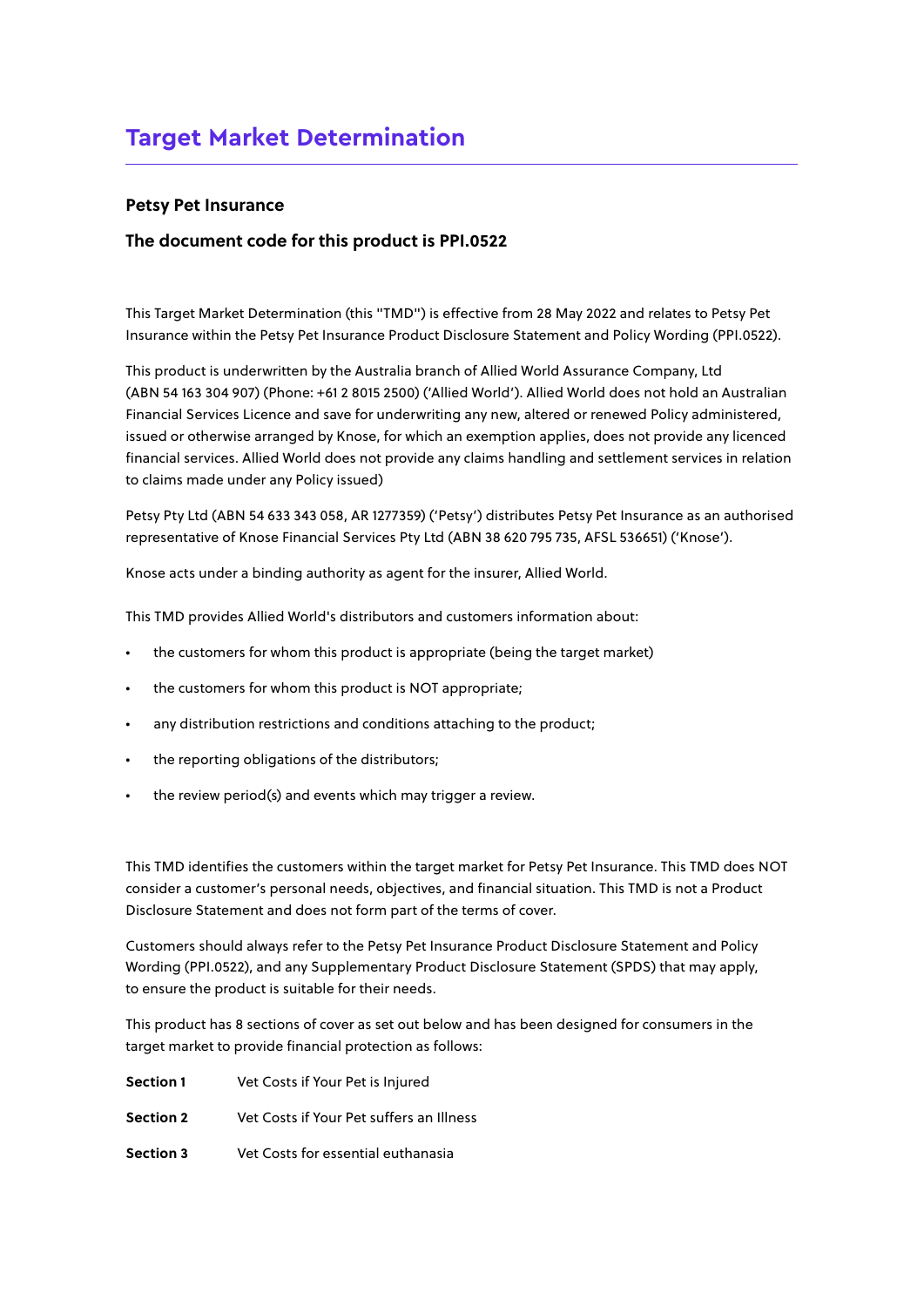| <b>Section 4</b> | Vets Costs - Overseas (while in New Zealand or Norfolk Island on a trip of not more<br>than sixty (60) days) |
|------------------|--------------------------------------------------------------------------------------------------------------|
| <b>Section 5</b> | <b>Emergency Pet Boarding</b>                                                                                |
| Section 6        | Vet Costs - Dental Illness                                                                                   |
| Section 7        | Vet Costs - Behavioural Problems                                                                             |
| <b>Section 8</b> | Vet Costs - Alternative Therapies                                                                            |

Petsy Pet Insurance is designed to cover certain costs in the event a person's pet suffers an accidental injury, illness or other covered event such as emergency pet boarding.

## **Key Features, Benefits And Risks**

For a general summary of what Petsy Pet Insurance does and does not cover please refer to the section titled 'Key Features, Benefits And Risks' in the Petsy Pet Insurance Product Disclosure Statement and Policy Wording (PPI.0522), and any SPDS that may apply.

## **Who is within the Target Market for Petsy Pet Insurance?**

**Customers within the Target Market** (Customers are within the target market if all the following conditions apply):

Customers seeking to commence cover for a companion cat or dog aged between 6 weeks and 8 years of age that resides with them in Australia. With no age limits once cover has commenced.

**Customers NOT within the Target Market** (Customers are not within the target market if any of the following conditions apply):

- 8 Customers who are seeking cover for a companion animal which is not a cat or dog.
- 8 Customers who are seeking cover for a breed considered dangerous or are banned in Australia.
- 8 Customers who own cats and dogs participating in commercial or sporting activity such as breeding or obstetrics, working, fighting, racing, personal protection, gun sports, law enforcement or guarding.
- 8 Customers who own a working or sporting cat or dog. Note this does not include pets who participate in or are show dogs/cats, search and rescue dogs, guide dogs, assistance dogs or customs sniffer dogs.
- 8 Customers seeking specific cover for a Pre-existing Condition or Behavioural Problem of their pet unless acceptable proof of full recover is accepted.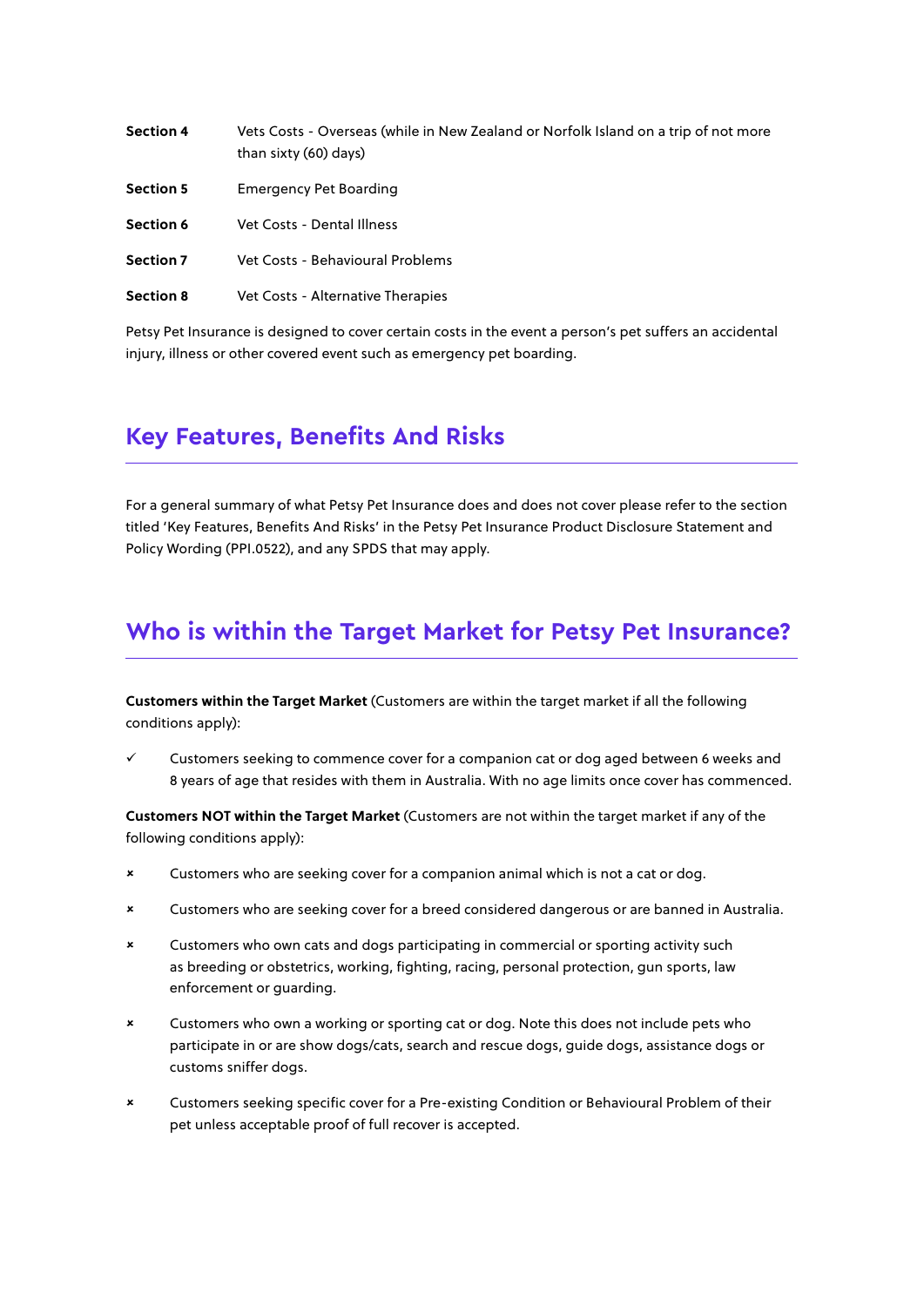# **Distribution Restrictions and Conditions**

The application process has been designed to guide customers directly to the product most likely to meet their needs and objectives based on their responses to our questions.

#### **Distribution Restrictions**

• Petsy Pet Insurance can only be purchased online via https://www.petsy.com.au

#### **Distribution Conditions**

• Petsy Pet Insurance can only be purchased online via https://www.petsy.com.au

#### **Distribution Method**

The distribution method of selling this product comprise only of:

• Online quote and purchase via https://www.petsy.com.au

## **Reporting Obligations**

Distributors of this product are required to provide Allied World with complaints information via the agreed complaints submission process including:

- the number of complaints the distributor has received about this product during the reporting period;
- a short summary of the nature of the complaint raised and any steps taken to address the complaint; and
- any general feedback on this product

Distributors should include sufficient details about the complaint that would allow Allied World to identify whether the TMD may no longer be appropriate to the class of customers.

**Reporting Period**: 3 monthly and no later than 10 business days after the agreed complaints reporting date.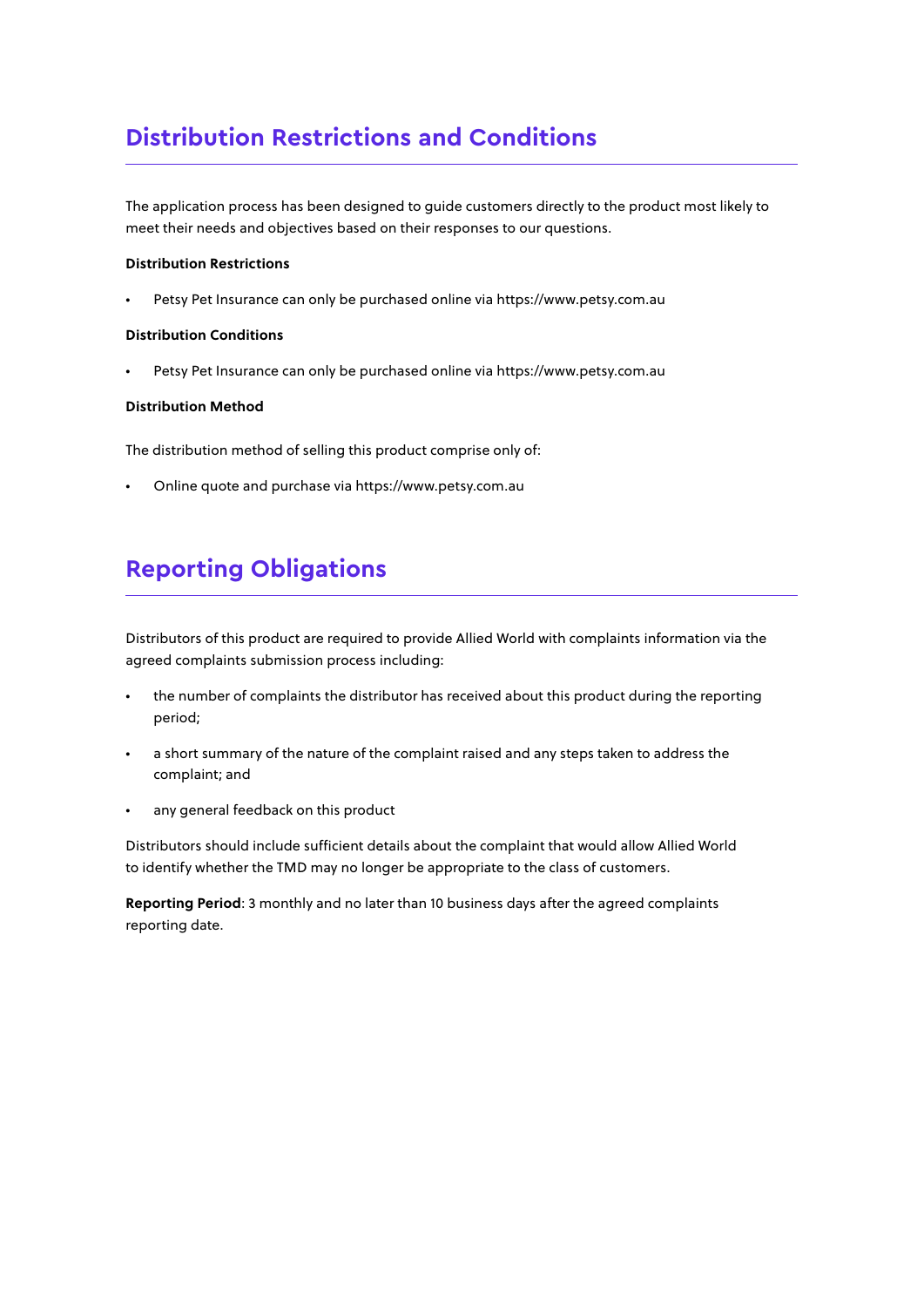# **Significant Dealings**

If an actual or possible significant dealing outside of the target market is identified, Allied World requires information such as the date (or date range) the dealing occurred, details about the dealing(s) and any steps or actions taken to mitigate.

Distributors should have regard to current ASIC guidelines when determining what may constitute a significant dealing.

Petsy will notify Allied World of any significant dealing in the Product that is not consistent with the TMD as soon as practicable (within 10 business days). This includes but is not limited to a consideration of the nature and degree of harm resulting from the issue of this Product to a retail customer.

## **TMD Reviews**

#### Review Period

The initial review of this TMD will occur no later than 12 months from the date this TMD is first published, or within 10 business days if an event or circumstance (Review Trigger) occurs which would reasonably suggest that the TMD is no longer appropriate.

This TMD will then be reviewed at least every 24 months unless agreed otherwise with Allied World.

#### **Examples of Review Triggers that would reasonably suggest that the TMD is no longer appropriate:**

The events or circumstances that may suggest the product is no longer suitable to the target class of customers and would trigger a review (prior to the scheduled periodic review date) include, but are not limited to, us becoming aware of:

- significant increase in the number of complaints relating to the product received by us or reported by distributors;
- a material change to the product including Product Disclosure Statement, information or assumptions upon which the target market was formulated;
- change of relevant law, regulatory guidance or industry code which has a material effect on the terms or distribution of the product;
- the product is being distributed and purchased in a way that is significantly inconsistent with this TMD;
- adverse trends in policy and claims data indicating the product is not performing as expected by the customer.